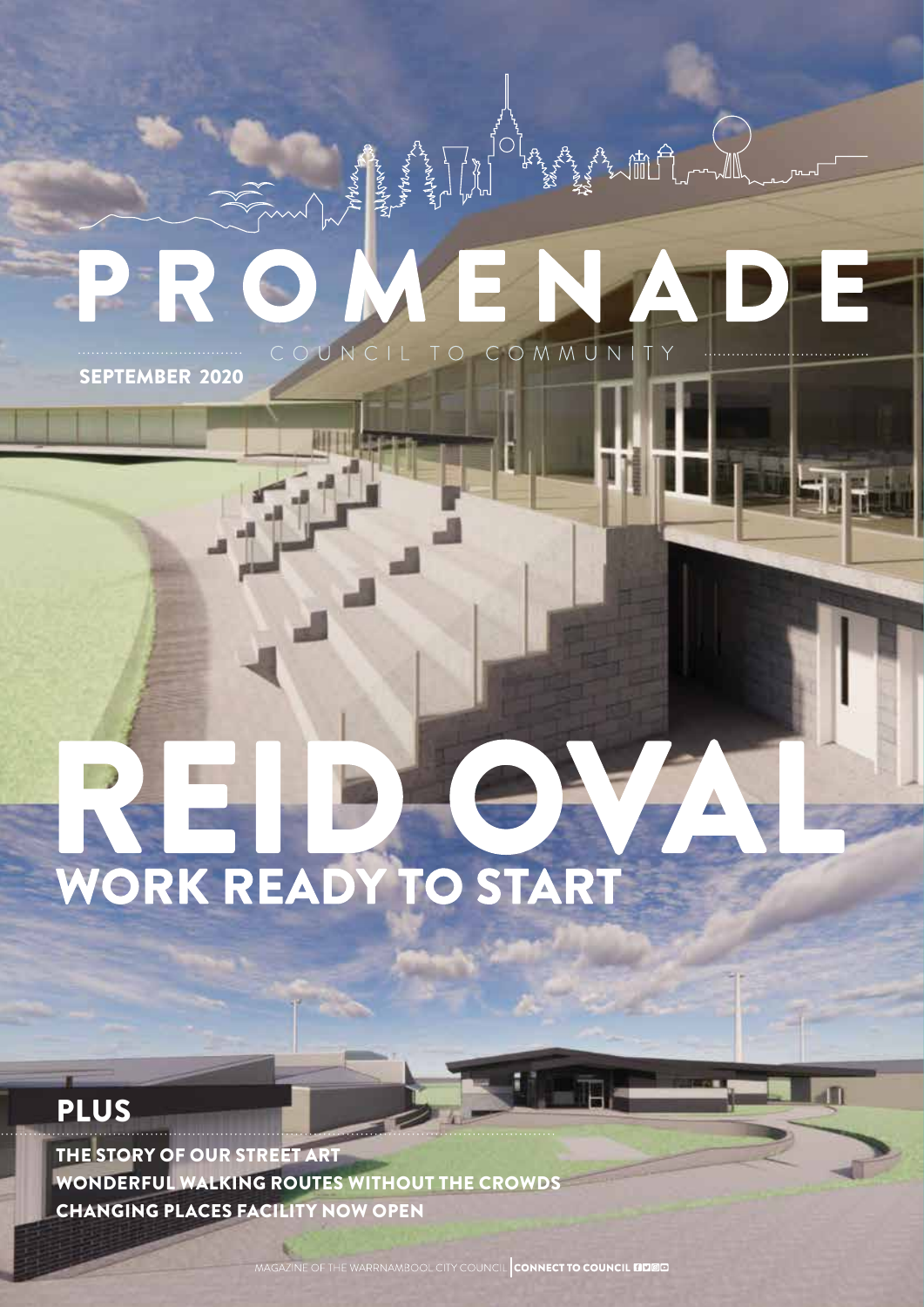## CONNECT TO COUNCIL

**The Civic Centre at 25 Liebig Street is closed while Stage 3 restrictions are in place. For updates on changes to Council services as a result of COVID-19 go to www. warrnambool.vic.gov.au/coronavirus**

Postal address Warrnambool City Council P.O Box 198 Warrnambool 3280 Telephone: 03 5559 4800

Live Chat Top right corner of www.warrnambool.vic.gov.au

Website www.warrnambool.vic.gov.au

Connect Warrnambool Get more from where you live www.connectwarrnambool.com.au

Have your say Find out how to have your say by vistiting www.yoursaywarrnambool.com.au

### COUNCIL MEETINGS

**Monday October 5, 5.45pm Additional Council Meeting** 

**Monday November 9, 5.45pm. Annual Council Meeting, installation of new Council. Warrnambool Civic Centre**

#### Cr. Robert Anderson

8 Casino Court, Warrnambool 0428 115 397 randerson@warrnambool.vic.gov.au 

Cr. Sue Cassidy 23 Nelson Street, Warrnambool 0417 438 470

scassidy@warrnambool.vic.gov.au

Cr. Kylie Gaston 308 Timor Street, Warrnambool 0437 623 715 kgaston@warrnambool.vic.gov.au 

Cr. Tony Herbert, Mayor 20 Spence Street, Warrnambool 0427 669 760 therbert@warrnambool.vic.gov.au

Cr Michael Neoh PO Box 511, Warrnambool 0408 543 638 mneoh@warrnambool.vic.gov.au

Cr. David Owen 5 Kelp Street, Warrnambool 0419 615 887 dowen@warrnambool.vic.gov.au

Cr. Peter Sycopoulis 12 Jackman Avenue 0439 722 451 psycopoulis@warrnambool.vic.gov.au

## MINUTE WITH THE MAYOR

Council recently allocated grants from the 2020-2021 Community Development Fund.

This year's fund was boosted by<br>\$125,000. This acknowledged the<br>because of the pandemic, many c<br>and groups had a diminished capacity his year's fund was boosted by \$125,000. This acknowledged that because of the pandemic, many clubs to carry out fundraising and/or recruit members.

The extra funding was one of a number of measures introduced by Council to help the community through the COVID-19 pandemic.

A total of \$255,000 was allocated to 75 different groups and clubs across categories that included sport and recreation, arts and culture, environment and sustainability and festivals and events.

A wonderful part of the CDF program is that the effort and input of the grant recipients amplifies the value of the projects.

So the \$255,000 will be transformed into projects worth a total of \$877,000.

Congratulations to all the groups and clubs on their initiatives – your efforts contribute enormously to the liveability and appeal of Warrnambool.

On a personal note this is my final Minute with the Mayor.

I love the city and it has been a privilege to hold this position over the past two years.



I would like to thank the community for the support and for the contribution that everyone makes towards making Warrnambool such a great place to live and work.

I would also like to acknowledge the work of Council staff who work tirelessly and professionally, regardless of the political climate, to achieve the objectives this Council set four years ago.

Let's all stay safe and make sure we have a great summer to look forward to.

Best wishes everyone.

Cr. Tony Herbert, Mayor

MINUTE WITH THE YOUTH COUNCIL

Thank you to everyone who took part in the Youth Council's community mental health check-in.

The online survey asked how people were managing to Be Social, Be Playful, Be Kind, Be Yourself, and Just Be with everything that has changed 2020.

139 people aged between 5 – 80 years completed the survey.

Almost 60 per cent of people aged 12-25 reported an increase in stress levels and more than two-thirds of this age group report a reduction in motivation and concentration.

Encouragingly, 85 per cent of 12-15 year olds said that they appreciate their families and how lucky they are to be with them and almost 80 per cent recognise the value of happiness and "know that

I can only control my own choices and decisions".

A mental health checklist with tips shared by survey respondents will be launched for primary and secondary school students during Mental Health Week (10 -18 Oct).

The full findings will be presented in a "Community of Practice" planned for Term Four for those working with young people.

School health and wellbeing teams, educators, and other youth workers are encouraged to register by contacting Warrnambool City Council Youth Development Planner Becky Nevin Berger on rnevinberger@warrnambool.vic.gov.au or 0448 131 200.



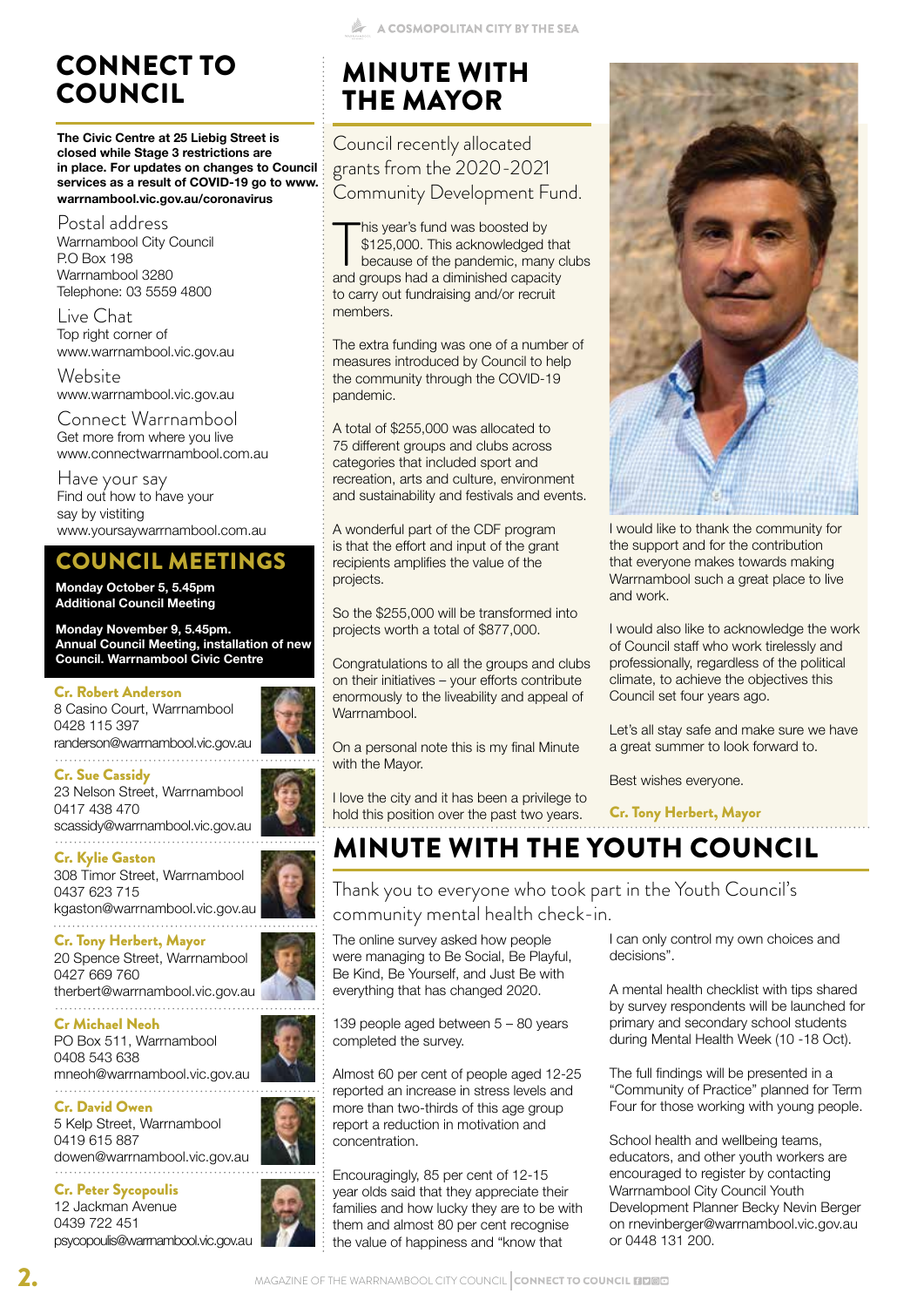## ON-GROUND WORK IMMINENT AT REID OVAL

Warrnambool-based firm Fairbrother has been awarded the construction contract for the Reid Oval Redevelopment.



This major milestone means that demolition and construction work can now begin.

The construction phase includes:

- The redevelopment of the field of play oval, with improved surface, turf, irrigation, drainage, six turf wickets, goal posts, new interchange benches and boundary fencing.
- Provision of oval lighting to 200 lux lighting level, with infrastructure provided to enable upgrade to 300 lux lighting.
- Replacement of existing change room pavilion with new change rooms, social areas, office facilities and associated supporting areas for use during sporting games and community needs.
- Installation of terraced seating in front of new two-storey pavilion.
- Replacement of existing cricket practice nets with new four-lane cricket net compound that can operate as a multipurpose facility.

## THE STORY OF OUR STREET ART

A new podcast tour is helping to tell the intriguing stories behind some of the city's much-loved street artworks.

T he podcast was created by Storytowns – the winner the 2019 start-up business incubator The Ideas Place.

Listeners will join a guided tour with Storytowns podcaster Emily Edge as she undertakes a journey of discovery, visiting the most awe-inspiring, world-class street art in Warrnambool's city centre.

"This guided walking podcast tour reveals the fascinating and unique stories behind the street art found mostly in Warrnambool's CBD," Ms Edge said.

"While you are standing at the works, you will hear directly via the podcast from the artists about their inspiration, techniques, and the meaning behind their work.

"I have been quite surprised with the fascinating stories that have been revealed, from the indigenous significance of The Ngatanwarr Mural, to the curious story of the painting stolen from Bojangles Pizzeria."

Depending on the level of COVID-19 restrictions in place, the podcast can act as an audio tour as you visit each artwork



- Redevelopment of the existing training field (old hockey pitch) with irrigation, surface drainage, and lighting improvement to 50 lux lighting level.
- Associated landscaping and external works.

Following the appointment of project designers in September 2019 who worked with clubs and other stakeholders, the Reid Oval plans were finalised in July 2020.

The turf that will become the Reid Oval playing surface is currently growing at a specialised facility in South Australia and is scheduled to be laid in November/December this year.

> The redevelopment is scheduled to be completed in May 2022.

> > in turn. Alternatively, it can still be enjoyed as a regular podcast at home.

The audio tour was made possible by the Warrnambool City Council.

You can find the podcast, along with an accompanying map created by Ella Webb, at **storytowns.com.au/art.**





## ALEXANDER IS PEOPLE'S CHOICE FAVOURITE

17-year-old artist Alexander Annett has won the Archibool Prize.

T he Archibool is the "people's choice" component of the Warrnibald Exhibition, where everyone has the chance to vote for their favourite artwork.

Thousands of votes were cast online as well as physically in the Warrnambool Art Gallery prior to the introduction of Stage Three Restrictions.

Alexander's winning portrait was of fellow Warrnambool artist Glenn Morgan. Rachael Maniapoto won second prize with her portrait of Mark Weston.

All funds raised from the exhibition go to fund WDEA's ArtLink program, which allows people of all abilities to make art.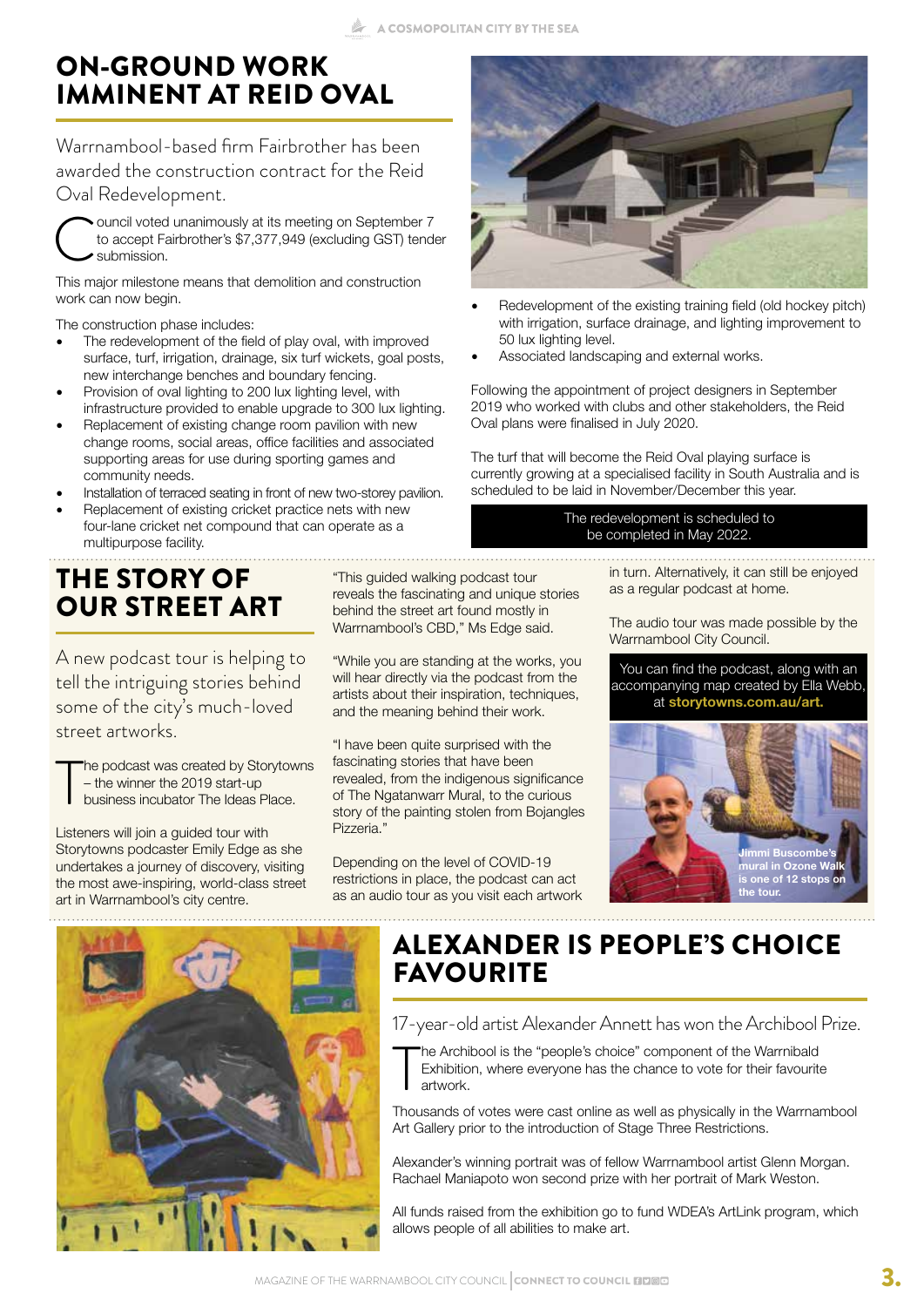## WELCOMING BUSINESS PROGRAM

Council's Welcoming Business Program works with businesses to make it as easy as possible for everyone to use their services and ultimately, attract, serve and retain more customers.

Did you know that about one in five<br>people living in Warrnambool has<br>some form of disability? people living in Warrnambool has some form of disability?

 This number is even higher when you consider people with temporary disabilities or other special access requirements, such as parents with prams.

Endorsed Welcoming Businesses satisfy a set of minimum standards relating to physical access, communication and customer service.

They are given a sticker to display in their window to help make them easily identifiable to potential customers.



Brown's Depot Bakery owner Nick Brown said that as a business owner, failing to make your business accessible for everyone could not only cost you a single sale, but that person's regular business too.

"Especially as a small business you have to cater for everybody. You can't afford to turn anyone away, especially during these times," he said.

"It's about getting people in the door, providing a good service, and getting them to come back."

He said that physical infrastructure such as an entrance ramp, low counters, open floor space and an accessible toilet played a big part, the attitude of staff was also important.

"All our staff work hard not to exclude anyone. It just comes down to customer service. You just try and give all customers good service, whatever they need."

For more information on becoming a Welcoming Business visit **www.warrnambool.vic.gov.au/ welcoming-business**

## CHANGING PLACES FACILITY OPENS AT LAKE PERTOBE

Warrnambool's first "Changing Places" facility is now open.

hanging Places facilities provide a bathroom facility to better cater for people with a range of additional needs.

The facility is located at Lake Pertobe and includes an adult-sized change table, a ceiling hoist, a peninsular toilet, a privacy screen as well as more open floor space than a traditional accessible toilet.

Due to its location near the beach, the Warrnambool Changing Places facility also has a shower and an extra-wide door to allow for beach wheelchair access.

Warrnambool Mayor Tony Herbert said that the new bathroom would make it easier for people of all abilities to enjoy a day on the Warrnambool foreshore.

"With the Lake Pertobe playground, the walking trails, barbecue areas, the beach and the promenade, this is such a vibrant area of Warrnambool where you can easily fill in an entire day," he said.

"This facility makes it much easier for families and people with complex needs to spend more time in this space and really enjoy something that a lot of people might take for granted – a fun family outing at Lake Pertobe – without having to worry about toilet facilities."

The Warrnambool Changing Places facility is located next to the existing public toilets in Lake Pertobe, opposite the surf club.

The \$286,420 facility was funded by the Council and the Victorian Government.

For more information, including obtaining an access key which works for all Changing Places facilities in Victoria, visit **www.warrnambool.vic.gov.au/changing-places.**

## SHINING A LIGHT ON DEMENTIA

September 21-27 is Dementia Action Week.

T he Archie Graham Community Centre will light up green to show support for Dementia Action Week.

Instead of hosting information sessions at the centre, webinars have been developed by Dementia Australia for both people living with dementia and their carers or support people. To find an event go to www.dementia.org.au/education/onlinewebinars

You can also register to become a Dementia Friend and help make Warrnambool more dementia-friendly. Visit www.dementiafriendly.org.au/get-involved/ register

If you have a diagnosis of dementia and would like to have some input into how we become more dementia friendly at Archie, please contact Clare Vaughan on **5559 4920** or email **cvaughan@warrnambool.vic.gov.au.**

## HAVE YOU REGISTERED YOUR POOL OR SPA?

Under new Victorian rules, all pools and spas need to be registered by November 1, 2020.

In an effort to preven<br>
children in home poor<br>
Victorian Governmer<br>
new safety standards. n an effort to prevent drownings of young children in home pools and spas, The Victorian Government has introduced

Under the new safety standards all pool and spa owners are required to:

- 1. Register their pool or spa with their local council by November 1, 2020 or within 30 days of completion if the installation is under construction at this date.
- 2. Follow the mandatory certification regime, which involves organising an inspection by a private building surveyor or inspector every four years, obtaining a certificate of compliance and lodging it with council.

Visit **www.warrnambool.vic.gov.au/ swimming-pools-and-spas** to find out more.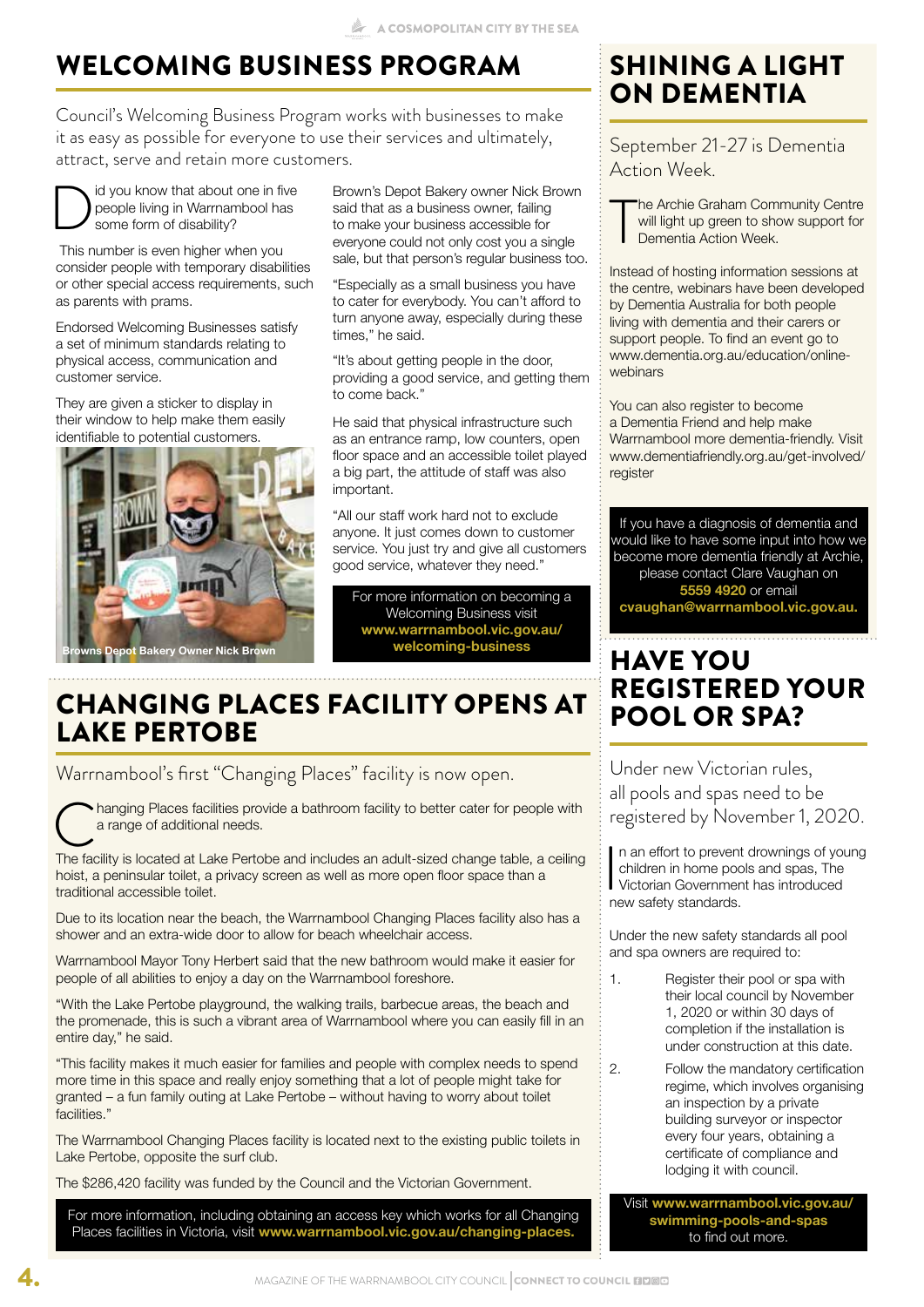## TAKE THE PATH LESS TRAVELLED

While COVID-19 has placed a lot of restrictions on our lives, one activity still enjoyed by many is walking.

Walking is perhaps the most accessible form of exercise<br>and it's a pastime that has proved incredibly popular over<br>cent months. and it's a pastime that has proved incredibly popular over recent months.

Warrnambool has no shortage of great places to enjoy a walk, but none are more popular than the Promenade.

With it's amazing ocean views, it's rightly considered one of the jewels in the city's crown, but with social distancing encouraged wherever possible, you might like to consider an alternate route, especially during busy times like weekends and warm days.

#### Viaduct Road to Thunder Point or Shelly Beach

With arguably even better views that the popular Promenade, this walk shows you Warrnambool's rugged side – rock pools, hidden coves, jagged cliffs and pounding waves.

#### Lake Pertobe

While the playground is famous, the walking tracks scattered amongst the 35 hectares of Lake Pertobe aren't as well utilised. Council is installing 750m of new concrete paths over the coming months to create new walking loops, but there's still plenty of great routes to enjoy now.

#### Lake Gillear Cliff Walk

A favourite for photographers and accomplished surfers, head to the end of Buckleys Road in Allansford and walk east to find yourself cliffside of the roaring Southern Ocean. Take care and don't stray from the track.

Visit Warrnambool has published a list of 10 walks to explore in the South West. Head to **www.visitwarrnambool.com.au** to see the full list.



## POINTING YOU IN THE RIGHT DIRECTION

Installation of a new series of wayfinding signs for pedestrians and cyclists in Warrnambool is now complete.



Sistors and residents will benefit from 16 new signs placed<br>strategically along key walking and cycling routes across<br>the city, including the foreshore and around Lake Pertobe. strategically along key walking and cycling routes across the city, including the foreshore and around Lake Pertobe.

Eight of the signs provide directions while the remaining signs feature maps that align with major landmarks so the viewer can quickly orientate themselves.

Saputo Dairy Australia (SDA) helped to cover the cost of the signage, with sponsorship of \$25,000 provided through its Legacy Program.

"We have an ongoing commitment to support the communities where we operate, including Warrnambool and its surrounding regions," said Gerard Lourey, SDA's Director Operations.

"Through our Legacy Program, Saputo sponsors projects that can meaningfully improve the wellbeing of local communities through investment in sport and health facilities that offer a healthier lifestyle for families."

## FITFEST - STAY IN AND WORK OUT

Is "getting more exercise" high up on your Lockdown 2.0 to-do list?

itFest brings together free workout videos from Warrnambool fitness professionals so you can try a few different exercises at home and see what works for you.

We all know the importance of exercise for your physical health, but now more than ever, it's vitally important to look after your mental health too.

There are different sessions available to suit people of different fitness levels, but if this is your first time exercising for a while, we'd recommend you touch base with your GP first.

Thank you to the following businesses for providing exercise videos: AquaZone, CrossFit, Kimberly Erin/True Spirit Yoga, Hiit Nation, Lyndo's Boxing, Adrenalin Martial Arts, Snap Warrnambool, Momentum Fitness, Bridget and Yoshi at Pause Warrnambool, Great Ocean Healing Centre Yoga, Michelle Steere, Ultimate Performance & Rehab

FitFest is presented by Get Around Warrnambool. Watch the videos at **www.warrnambool.vic.gov.au/fitfest.**

## WILD WARRNAMBOOL BIOQUEST IS BACK

As a new Wild Warrnambool Bioquest gets under way, we announce the winners of the 2019-2020 event.

Congratulations to the Henriksen<br>family, who won the first Wild<br>Warrnambool Bioquest with an<br>impressive 31.183 points. family, who won the first Wild Warrnambool Bioquest with an impressive 31,183 points.

Throughout the course of the game 499 different plant and animal species were recorded by all players.

The Bioquest is a citizen scientist game in which players photograph and document native plants and animals in and around **Warrnambool** 

Warrnambool City Council collaborated with nature mapping game, QuestaGame to deliver the Wild Warrnambool Bioquest. Depending in the latest COVID-19 advice at the time you are reading this, you can either take photos in your backyard, or venture out into nature to see what you can find.

The current Bioquest will run until August 12, 2021.

> Visit **www.questagame.com/ warrnambool** to join the game.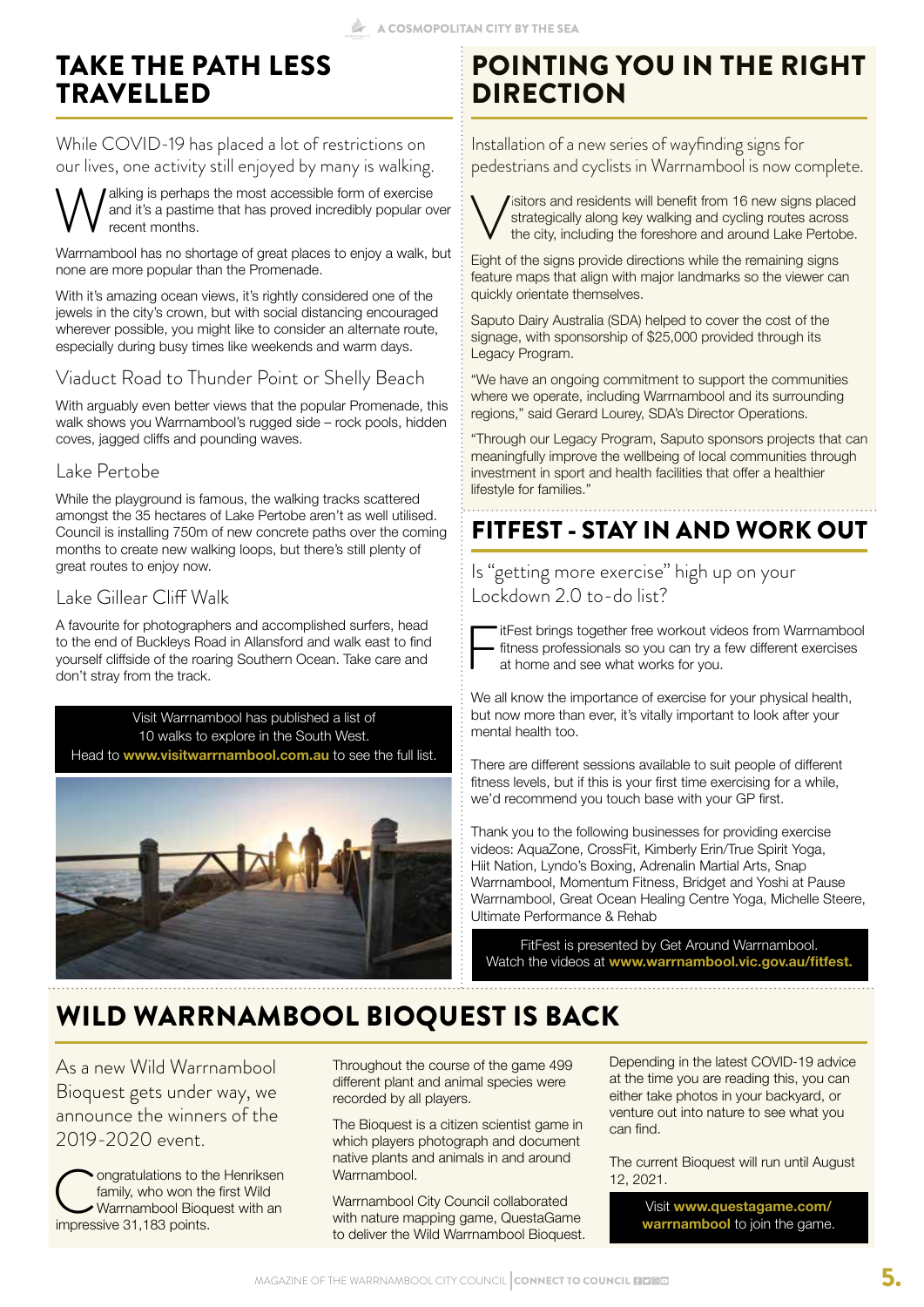## CENTRALISED BOTTLE BANK FOR ALL WARRNAMBOOL RESIDENTS

All Warrnambool residents can now deposit household glass waste at Statewide Recycling for free.

his one-s<br>the bottle<br>have at s<br>Warrnambool. his one-stop service has replaced the bottle banks we currently have at several locations around

"The bottle banks were regularly overflowing and it was difficult – and costly – to keep up with the demand," Warrnambool Mayor Tony Herbert said.

"Council has negotiated a fair arrangement with Statewide which means that residents can drop their glass off at their Koroit Street depot opposite the dog park, with the cost already covered by the annual waste management charge.

"This arrangement will help reduce glass contamination of our recyclable material while we continue to roll out our separate glass collection service across the whole of Warrnambool.

"The kerbside glass collection service will go city-wide early next year after the successful glass collection trial involving about 3,400 households earlier this year.

"And road works just a couple of months ago in Walsh Road included a significant component of recycled glass.

"The efforts people are making to sort their household waste brings about a huge environmental benefit and also allowed Council to cut the 2020-2021 waste management charge.

"It's a great example of the "small actions, big difference" mantra of our long-term community plan, Warrnambool 2040."



## CIRCULAR ECONOMY IN ACTION AT FLORENCE COLLINS

The new bins at Florence Collins Childcare Centre were made in Victoria from 100% recycled materials.

aterials used to manufacture the bins include plastics with a Resin Code of 4 (soft plastics, like plastic bags) and 5 (yoghurt, margarine, takeaway containers etc).

While Resin Code 4 items can be recycled at many supermarkets, Resin Code 5 items can go in your household recycling bin in Warrnambool.

The bins were made by Source Separation Systems using machines repurposed from the Australian automotive industry.

And when these bins eventually reach the end of their useful life, they themselves can be recycled and the process starts again.

It's a great example of the "circular economy" where items are used and re-used as much as possible.

## FULLY RENOVATED FLORENCE COLLINS REOPENS

Warrnambool's longest-running childcare service is now home to brand-new facilities following an extensive renovation.

The Kepler Street facility under the Kepler Street facility under the May 2019 to repair signicaused by a slow water leak. he Kepler Street facility underwent a full renovation following its closure in May 2019 to repair significant damage

The building is jointly owned and managed by South West TAFE and Warrnambool City Council, who worked with insurers to carry out the repairs.

Warrnambool City Council Manager Children's and Family Services Tina McLeod said that everyone was excited to be in the new facility after spending about a year at the Children's Services Complex at Swan Reserve.

"The building looks absolutely incredible, and I'd like to thank everyone involved in helping to create this modern facility," she said.

"The silver lining of having to close the building for the urgent and extensive repairs is that almost everything, from the lights in the ceiling to the floors and even the toys, is brand new."

For more information about Florence Collins and Council's other childcare centres, visit **www.warrnambool.vic. gov.au/centre-based-child-care**

## PUSH FOR MORE LOCAL FOSTER CARERS

Former Victorian Premier Dr Denis Napthine AO is leading a regional campaign to boost the number of foster carers across Wimmera and South West Victoria.

The "Share Your Care" campaign aims to recruit new families and individuals to support children in their own communities who need a place to stay.<br>Dr Napthine, who was a long-term foster carer with wife Peggy, is calling o he "Share Your Care" campaign aims to recruit new families and individuals to support children in their own communities who need a place to stay.

all walks of life to consider foster care.

"It takes a village to raise a child and we as a community have really got to be prepared to look after all the children from our community if they can't safely stay with their own family," Dr Napthine said.

"My wife and I were foster carers for 15 years. We were long term carers but there is also the option of short-term and medium-term care.

"It's so rewarding for you as an individual and for your whole family. To see that child safe, secure."

People wanting to find out more can go to **www.shareyourcare.net.au.**

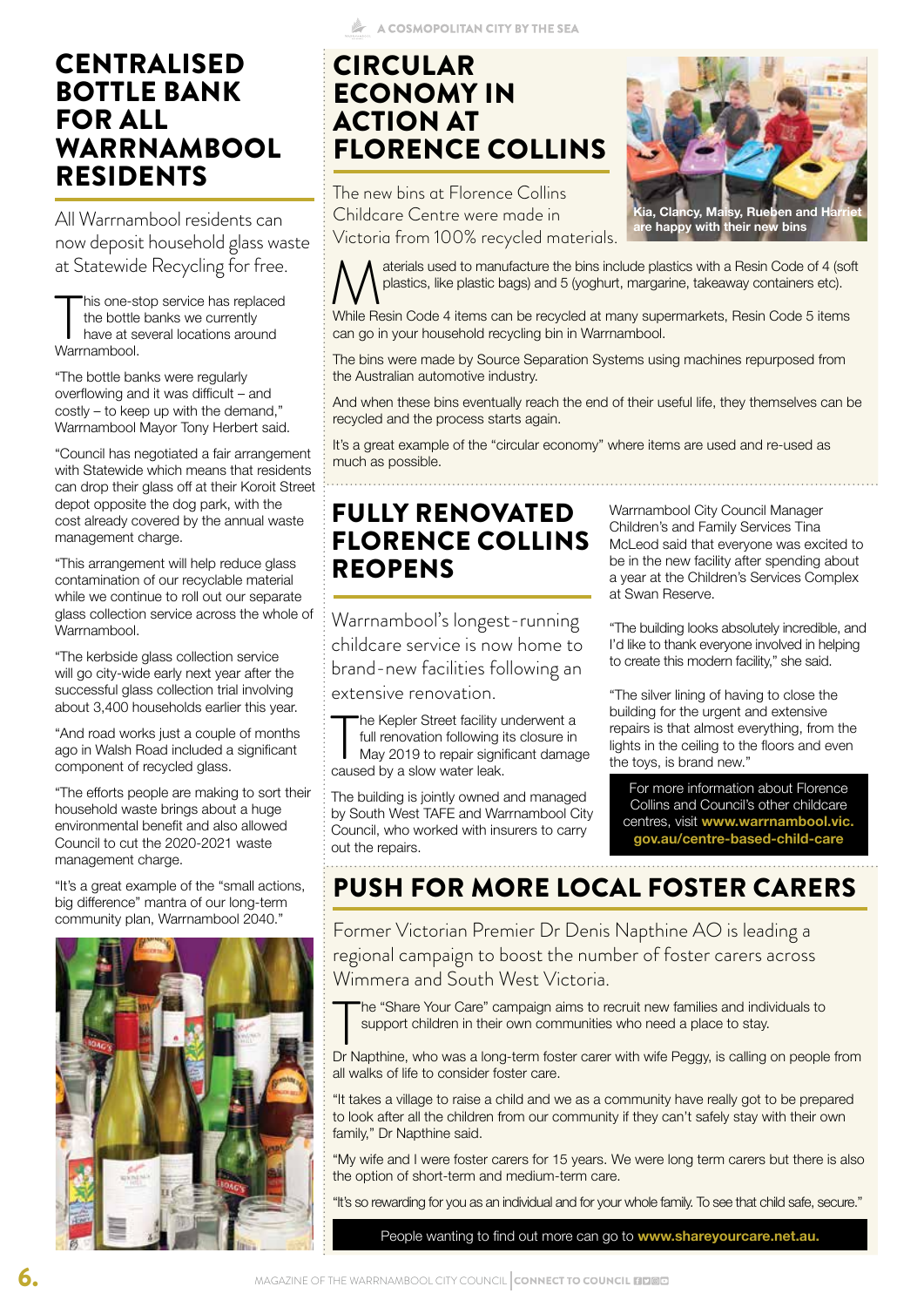

## SEALING SPRING FLAT ROAD

Spring Flat Road in Bushfield is being widened and sealed.

This road forms part of<br>the boundary with the<br>Moyne Shire, with Counc<br>partnering with Moyne on the his road forms part of the boundary with the Moyne Shire, with Council section between the Hopkins Highway and Wiggs Lane.

With a recent major upgrade of Wiggs Lane recently complete as well, more than 3km of previously gravel roads in the city's north will be sealed for the first time.

## BEACH ACCESS UPGRADED

Two more beach access points are set for an upgrade.

 $\begin{array}{c} \n\end{array}$ n line with the recently revamped access points at Worm Bay and Moyjil/Point Ritchie, long-lasting fibre reinforced plastic will be used to replace the existing timber structures at McGennans and Surfside.

Importantly, the staircases will now have new concrete paths leading from the Promenade, replacing the existing sand and timber paths.

The \$225,000 project is funded by Council and the Department of Land, Environment, Water and Planning.

### WANGOOM ROAD UPGRADE UNDER WAY

Works to make Wangoom Road safer for everyone, especially cyclists, began earlier this month.

The Wangoom Road<br>
upgrade will include<br>
widening and sealing the<br>
road shoulders between Horne he Wangoom Road upgrade will include widening and sealing the

and Aberline roads as well as new streetlights and turning lanes at the Aberline Road intersection.

The project is a partnership between Regional Roads Victoria and the Warrnambool City and Moyne Shire councils.

Rodgers Construction was awarded the project tender.

There will be intermittent lane closures in place and some disruptions to traffic while the works are under way.

The project is expected to be completed in about six months.

## UPSCALED FISH CLEANING TABLES NEAR COMPLETION

The new fish cleaning table at the Port of Warrnambool is almost finished.

 $\overline{\phantom{a}}$ mproved fish cleaning facilities were identified as a high priority item in the Port of Warrnambool Master Plan as it aims to help ease congestion at the boat ramp where the existing fish cleaning tables are located.

The project includes relocation of the facilities, sewer extensions, a parking area and water connections.

The new location of the fish cleaning facilities also aims to minimise the fish waste being thrown into the ocean.



## MAKING LAKE PERTOBE MORE WALKABLE

About 750m of new concrete path is being built at Lake Pertobe.



Athird of the path has been finished, including a new<br>footpath along the southern side of Lake Pertobe, lift<br>the existing pedestrian crossings on Pertobe Road. footpath along the southern side of Lake Pertobe, linking the existing pedestrian crossings on Pertobe Road.

New paths will also create new walking loops within the precinct, encouraging more people to walk around the lakes.

Improving linkages in Lake Pertobe is a high priority of the major Lake Pertobe redevelopment, a project which will also see the construction of a brand-new adventure playground.

All of the footpath work is being carried out by Council's municipal works team.